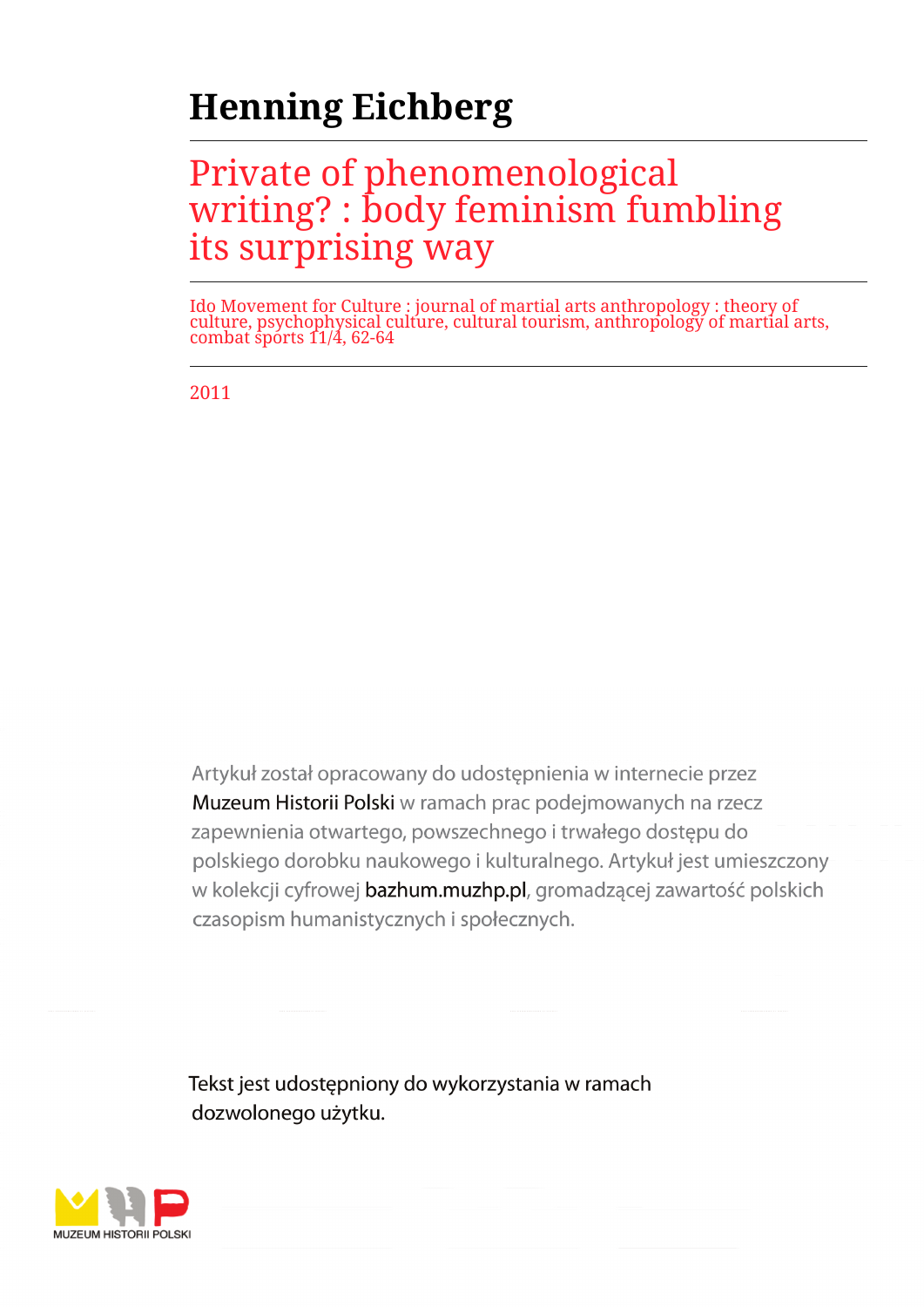### **Reports & Reviews**

HENNING EICHBERG University of Southern Denmark (Denmark)

## **Private or phenomenological writing? Body feminism fumbling its surprising way**

Jo Malin [ed.] (2010), *My Life at the Gym. Feminist Perspectives on Community through the Body,* State University of New York (SUNY) Press, Albany/New York, 164 pp. ISBN 978-14384-2944-1

What can feminism contribute to the study of body and sport? During the last decades, three different answers have been given to this question, and they reappear also in this book:

– Critique of male hegemony in body culture

– Subjectivity as quest of alternative method in writing

– Community through bodily practice.

The patchwork of texts collected in this American volume casts surprising light on those three arguments and potentials – and on their inner contradictions.

#### **Against the tyranny of slenderness – or jubilation for exercise?**

Feminism gained its political and intellectual power during the 1970s by its critique of patriarchal patterns in thinking and in social life. Male hegemony in sport and phallocratic visions of both the masculine and the feminine body were challenged by feminist critique, and this opposition has ever since remained an important driving force of gender-political counter-culture. And yet, the question rises what this critique concretely is directed against – and what it argues for.

Jo Malin, assistant professor at the State University of New York (SUNY) and author of several books on gender politics, introduces this collected volume by pointing to a paradox, which deserves intellectual attention, indeed (pp. 2-5). When the new wave of feminist critique began in the 1970/80s, male hegemony was revealed as a "tyranny of slenderness". This was the title of a book from  $1981<sup>1</sup>$  and the Submission: 15.03.2011; acceptance: 12.06.2011

**The Columbial Use of the Comparison Control is a computer of southern and the Comparison of Southern Andre Comparison (Southern Andre Comparison Comparison Comparison (4.1, 2010), My** *Igh ex the Gym. Ferminal and Souther* opposition continued when Susan Bordo, one of the most remarkable writers of body feminism, presented her critical analysis of eating disorders.2 Female eating disorders were, as she argued, a logical outcome of patriarchy and its pressure towards the ever-shrinking ideal female body, and they would accelerate when women made career in the patriarchal system. "Starving to be thin" – thus it seemed clear, which imaginations, myths and practices body feminism was up against. Feminism meant defense of the woman's right to be large, and to be proud of it. Body feminism would stand firmly against the terror of exercise. The slender, anorectic ideal of the female body expressed a sort of health fascism.

One or two decades later, however, the picture has changed basically. Women have not become thinner under the pressure of the male gaze. Eating disorders of the starving type are, surely, still a problem, but only for a small minority – between 1 percent (anorexia) and 4 percent (bulimia). Instead, women got ever larger. Now overweight and obesity became a central theme of Western body culture and were spreading towards other parts of the world. One can ask whether feminism consequently has to revise the brilliant analyses of Susan Bordo and other feminists from the 1980/90s

The collected volume of Malin can indeed be read as such a surprising revision. Its chapters express the joy of exercise, not its tyranny. "As feminist scholars mostly in the field of literature and women's studies, we all are women with bodies that need the exercise that will help us to thrive

and even live longer. In addition, those who ignore exercise not only lose an avenue to improving and sustaining health but also one for enjoyment and community" (p. 5).

<sup>1</sup> Kim Chernin (1981), *The Obsession: Reflections on the Tyranny of Slenderness*, Harper & Row, New York.

<sup>2</sup> Susan Bordo (1993), *Unbearable Weight: Feminism, Western Culture, and the Body*, University of California Press, Berkeley.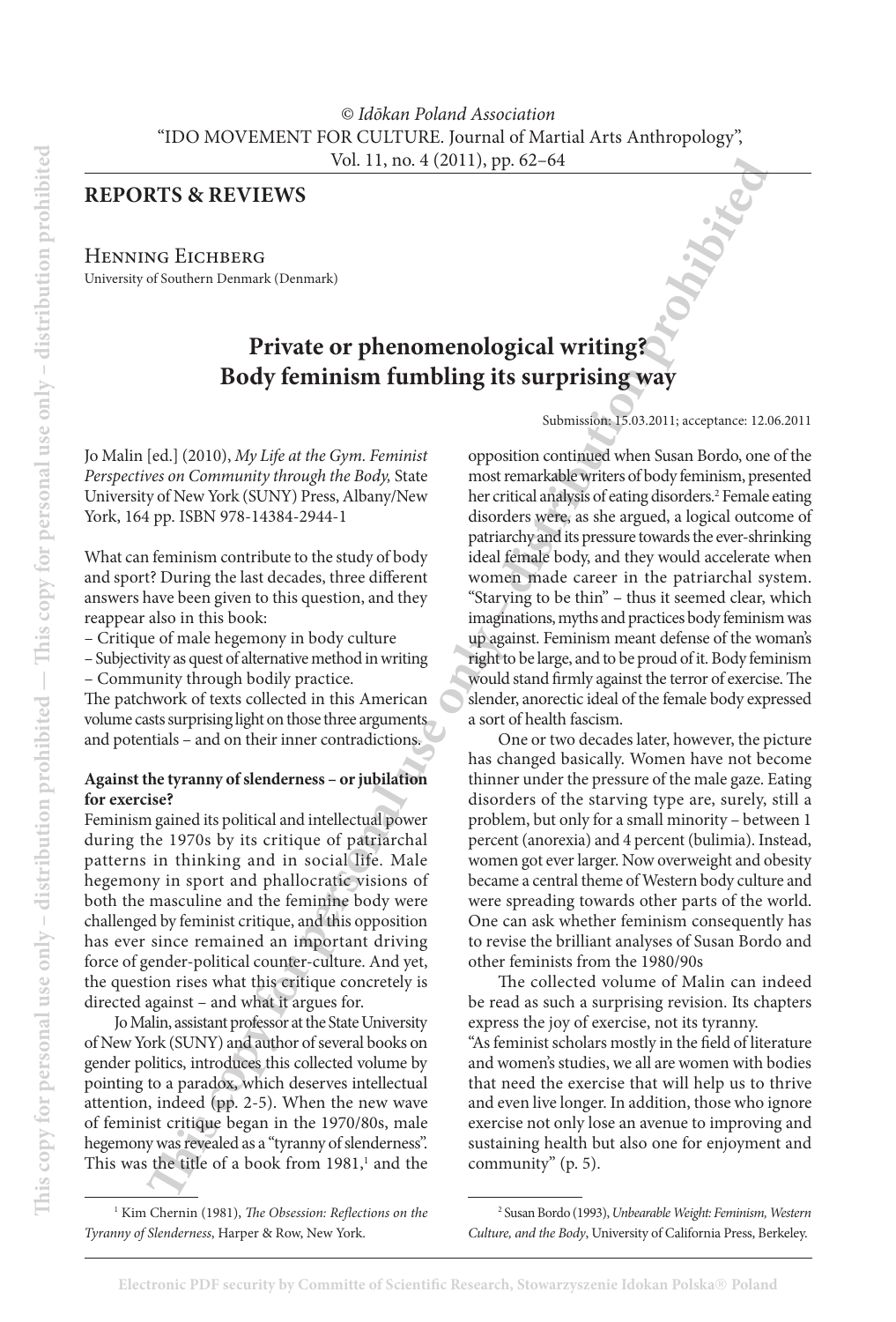The implicit undertone of threat against the "ignorant" non-exercisers may be shocking reading for the earlier generation of body feminism. Feminist critique seems to have turned 180 degrees. This turn happened, however, not as a critique of the critique (i.e. by explicit selfcritique), but by just writing the opposite – and feeling the opposite.

One may ask, whether this turn is naive. Maybe it is owed to a lack of intellectual seriousness – just returning to the normalization, which once was criticized by Bordo and Foucault. Maybe it expresses a poetic joke striking against (male?) demands of rationality. May be the one, maybe the other – and here we are at the second feature of feminist body writing, the question of alternative method.

#### **Autistic feelism as epistemological alternative?**

What most of the texts in this collected volume do, is to mobilize personal narratives. The narratives are from the world of dance (part 1), from the gym, the weight room, the studio and the pool (part 2), and from the road, the slopes, and the green nature (part 3). Some of these narratives are well-written, some poetical in form or style, some in verses. Autobiographical memories, personal confessions, centered about "my body" and "my individual identity". "I have felt this... then I felt this... which wonderful feeling!"

And yet, why should the reader read this? Some experiences may be good to be *done*, not to be *written*. Isn't there too much writing in this world anyway?

"My life at the gym", the book title can be read literally – and critically: It is not about *their* life in the gym, neither as social analysis by using questionnaires and statistics (which, surely, could be understood as male rationality and reification), nor as critical description on distance. Nor is it about *your* life in the gym, as one could imagine with reference to Martin Buber's phenomenology of I-you relation. No, it is about *my* life, my subjective first-hand experience. Here and there, this subjectivity is spiced by second-hand references to "postmodern" literary theory.

The focus on private feelings is a problem, which has in the North ironically been called *føleri*, feelism. (Typically, feelism is also characterized by a striking lack of humor, of laughter and irony.) Is, however, subjectivity the only way out of positivism, objectivism and reification?

more convincing: reading words that are lost, words that cannot find their language, re-reading autistic privacy?

Another author, who writes about her rowing experiences, follows up Hélène Cixous' *écriture féminine* (1975): Phallocratic writing is connected with the history of reason, while feminist writing is creative, associational and relational – much like rowing (pp. 125 and 130). Maybe this dualism is useful, maybe not. (Male writers have during the recent decades experimented with similar forms of subjective, autobiographic, creative writing, sometimes struggling with similar problems of feelism.3 ) But luckily this collection also includes analyses which are substantially different from the naivety of creative dance and rowing, and which mediate more than private feelings of jubilation.

### **Comparative studies as a third way**

If phallocratic-statistic *objectivism* is the one thing and private-narrative *subjectivism* is the other, then one can move to a third – yes, we are on a trialectical way – to *inter-subjective* writing. Here we meet the comparative method as an alternative. Comparative study opens towards "the other". But what to compare, and how to compare?

For the state of the training the state of the state of the state of the state of the state of the training in the state of the state of the state of the state of the state of the state of the state of the state of the st Susan Young, researcher in feminist popular culture at the City University of New York (CUNY), offers her body autobiography as a way "from ballet to boxing" by passing ice-skating (pp. 43 ff). This develops into an explorative comparison inside Young's own biography and the related milieus. By dancing, she experienced herself as a "swan". For the same person as a female boxer, there was a "panther" inside. These comparisons bring forth many illustrative nuances and observations of ache and illusions of weightlessness, of self-discipline and conformity, of hierarchy and rituals, of female maturation and physical empowerment – and of different forms of community building among women. This is good reading, indeed.

It may be true that, as one of the authors writes, her body elegy – just like any other poem – has elements of autism (p. 19). And she is so honest to confess "a loss of words" (p. 25) when confronted with a dancer. But this does not make the alternative

<sup>3</sup> Finnish, Danish and English texts in the collections of Henning Eichberg [ed.] (1994), *Narrative Sociology*. Special issue of: *International Review for the Sociology of Sport*, 29:1. – Andrew Sparkes & Martti Silvennoinen [eds.] (1999), *Talking Bodies. Men's Narratives of the Body and Sport,* SoPhi, University of Jyväskylä, Jyväskylä. – Jim Denison & Robert Rinehart (2000) (introduction), *Imagining Sociological Narratives*. Special issue of "*Sociology of Sport Journal"*, 17:1. – Jim Denison & Pirkko Markula (2003), *Moving Writing. Crafting Movement in Sport Research*, Peter Lang , New York. – See also the bold doctoral dissertation of Scott G. Gaule (2005), *Meeting up with the Worlds of Exercise and Rave at the Start of the 21st Century: A Story about Young People, Body Culture, Health and Identity in Changing Times*, Liverpool.